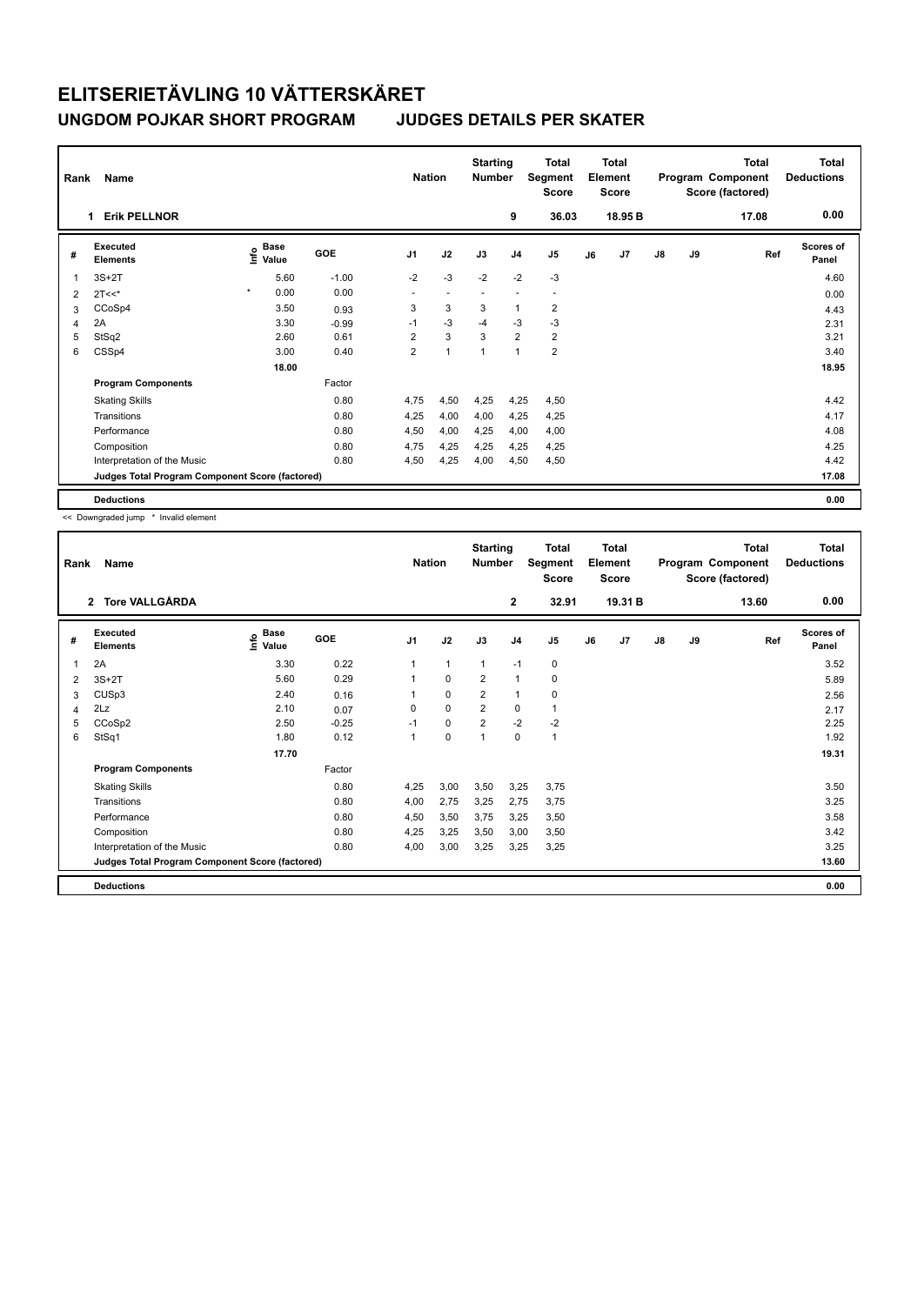| Rank | Name                                            |         |                      |            | <b>Nation</b>  |                | <b>Starting</b><br><b>Number</b> |                | <b>Total</b><br>Segment<br>Score |    | <b>Total</b><br>Element<br><b>Score</b> |               |    | <b>Total</b><br>Program Component<br>Score (factored) | <b>Total</b><br><b>Deductions</b> |
|------|-------------------------------------------------|---------|----------------------|------------|----------------|----------------|----------------------------------|----------------|----------------------------------|----|-----------------------------------------|---------------|----|-------------------------------------------------------|-----------------------------------|
|      | <b>Adam BJELKE</b><br>3                         |         |                      |            |                |                |                                  | 10             | 28.68                            |    | 13.74                                   |               |    | 14.94                                                 | 0.00                              |
| #    | Executed<br><b>Elements</b>                     | ۴       | <b>Base</b><br>Value | <b>GOE</b> | J <sub>1</sub> | J2             | J3                               | J <sub>4</sub> | J <sub>5</sub>                   | J6 | J7                                      | $\mathsf{J}8$ | J9 | Ref                                                   | <b>Scores of</b><br>Panel         |
| 1    | 2F                                              |         | 1.80                 | 0.00       | 0              | $\mathbf 0$    | $\Omega$                         | $\mathbf 0$    | $\mathbf{1}$                     |    |                                         |               |    |                                                       | 1.80                              |
| 2    | CSSp2                                           |         | 2.30                 | 0.15       | $\overline{2}$ | $\mathbf{1}$   | $\overline{1}$                   | $\mathbf 0$    | $\pmb{0}$                        |    |                                         |               |    |                                                       | 2.45                              |
| 3    | $1A^*$                                          | $\star$ | 0.00                 | 0.00       |                |                |                                  |                |                                  |    |                                         |               |    |                                                       | 0.00                              |
| 4    | CCoSp4                                          |         | 3.50                 | 0.35       | 1              | 0              | 1                                | 1              |                                  |    |                                         |               |    |                                                       | 3.85                              |
| 5    | $2S+2T$                                         |         | 2.60                 | 0.09       | 0              | $\mathbf{1}$   | $\mathbf 0$                      | $\overline{2}$ |                                  |    |                                         |               |    |                                                       | 2.69                              |
| 6    | StSq2                                           |         | 2.60                 | 0.35       | $\overline{2}$ | $\overline{2}$ | $\mathbf 0$                      | $\overline{1}$ | 1                                |    |                                         |               |    |                                                       | 2.95                              |
|      |                                                 |         | 12.80                |            |                |                |                                  |                |                                  |    |                                         |               |    |                                                       | 13.74                             |
|      | <b>Program Components</b>                       |         |                      | Factor     |                |                |                                  |                |                                  |    |                                         |               |    |                                                       |                                   |
|      | <b>Skating Skills</b>                           |         |                      | 0.80       | 4,25           | 3,50           | 3,50                             | 3,75           | 3,75                             |    |                                         |               |    |                                                       | 3.67                              |
|      | Transitions                                     |         |                      | 0.80       | 3,75           | 3,50           | 3,25                             | 3,50           | 3,75                             |    |                                         |               |    |                                                       | 3.58                              |
|      | Performance                                     |         |                      | 0.80       | 4,00           | 3,75           | 3,50                             | 3,50           | 4,00                             |    |                                         |               |    |                                                       | 3.75                              |
|      | Composition                                     |         |                      | 0.80       | 4,25           | 4,00           | 3,50                             | 3,25           | 4,25                             |    |                                         |               |    |                                                       | 3.92                              |
|      | Interpretation of the Music                     |         |                      | 0.80       | 4,00           | 3,75           | 3,25                             | 3,75           | 3,75                             |    |                                         |               |    |                                                       | 3.75                              |
|      | Judges Total Program Component Score (factored) |         |                      |            |                |                |                                  |                |                                  |    |                                         |               |    |                                                       | 14.94                             |
|      | <b>Deductions</b>                               |         |                      |            |                |                |                                  |                |                                  |    |                                         |               |    |                                                       | 0.00                              |

\* Invalid element

| Rank | Name<br>4 Hugo BOSTEDT                          |      |                      |         |                | <b>Nation</b>  | <b>Starting</b><br><b>Number</b> | 4              | <b>Total</b><br>Segment<br><b>Score</b><br>26.64 |    | <b>Total</b><br>Element<br><b>Score</b><br>14.08 |               |    | <b>Total</b><br>Program Component<br>Score (factored)<br>13.06 | <b>Total</b><br><b>Deductions</b><br>0.50 |
|------|-------------------------------------------------|------|----------------------|---------|----------------|----------------|----------------------------------|----------------|--------------------------------------------------|----|--------------------------------------------------|---------------|----|----------------------------------------------------------------|-------------------------------------------|
|      |                                                 |      |                      |         |                |                |                                  |                |                                                  |    |                                                  |               |    |                                                                |                                           |
| #    | Executed<br><b>Elements</b>                     | ١nf٥ | <b>Base</b><br>Value | GOE     | J <sub>1</sub> | J2             | J3                               | J <sub>4</sub> | J5                                               | J6 | J7                                               | $\mathsf{J}8$ | J9 | Ref                                                            | Scores of<br>Panel                        |
| 1    | $2Lz+2T$                                        |      | 3.40                 | $-0.63$ | $-3$           | $-4$           | $-3$                             | $-3$           | $-3$                                             |    |                                                  |               |    |                                                                | 2.77                                      |
| 2    | 2A<<                                            | <<   | 1.10                 | $-0.55$ | $-5$           | $-5$           | $-5$                             | $-5$           | $-5$                                             |    |                                                  |               |    |                                                                | 0.55                                      |
| 3    | CSSp3                                           |      | 2.60                 | 0.09    | 1              | $\overline{2}$ | $\mathbf 0$                      | $-1$           | 0                                                |    |                                                  |               |    |                                                                | 2.69                                      |
| 4    | StSq2                                           |      | 2.60                 | 0.17    |                | $\mathbf{1}$   | 1                                | 0              | 0                                                |    |                                                  |               |    |                                                                | 2.77                                      |
| 5    | 2F                                              |      | 1.80                 | 0.00    | $\Omega$       | $\mathbf 0$    | $\Omega$                         | $\Omega$       | 0                                                |    |                                                  |               |    |                                                                | 1.80                                      |
| 6    | CCoSp4                                          |      | 3.50                 | 0.00    | 2              | $\mathbf 0$    | 0                                | 0              | 0                                                |    |                                                  |               |    |                                                                | 3.50                                      |
|      |                                                 |      | 15.00                |         |                |                |                                  |                |                                                  |    |                                                  |               |    |                                                                | 14.08                                     |
|      | <b>Program Components</b>                       |      |                      | Factor  |                |                |                                  |                |                                                  |    |                                                  |               |    |                                                                |                                           |
|      | <b>Skating Skills</b>                           |      |                      | 0.80    | 3.75           | 3,25           | 3,25                             | 3,00           | 3.00                                             |    |                                                  |               |    |                                                                | 3.17                                      |
|      | Transitions                                     |      |                      | 0.80    | 3,50           | 3,25           | 2,50                             | 3,25           | 3,00                                             |    |                                                  |               |    |                                                                | 3.17                                      |
|      | Performance                                     |      |                      | 0.80    | 3.75           | 3,00           | 3,00                             | 3,50           | 3,50                                             |    |                                                  |               |    |                                                                | 3.33                                      |
|      | Composition                                     |      |                      | 0.80    | 3,75           | 3,00           | 3,00                             | 3,25           | 3,75                                             |    |                                                  |               |    |                                                                | 3.33                                      |
|      | Interpretation of the Music                     |      |                      | 0.80    | 3,50           | 3,00           | 2,75                             | 3,50           | 3,50                                             |    |                                                  |               |    |                                                                | 3.33                                      |
|      | Judges Total Program Component Score (factored) |      |                      |         |                |                |                                  |                |                                                  |    |                                                  |               |    |                                                                | 13.06                                     |
|      | <b>Deductions</b>                               |      | Falls:               | $-0.50$ |                |                |                                  |                |                                                  |    |                                                  |               |    |                                                                | $-0.50$                                   |

<< Downgraded jump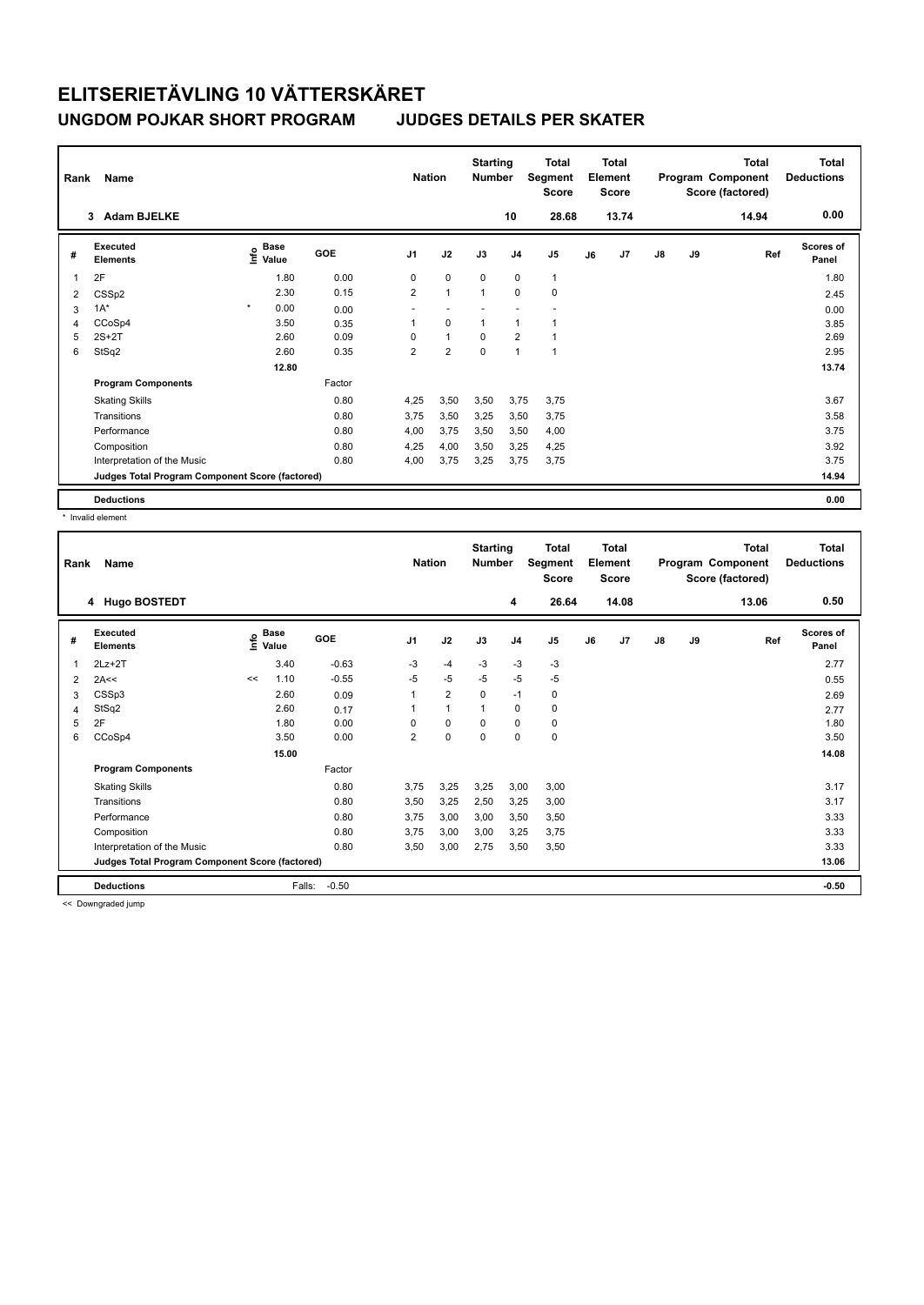| Rank           | Name                                            |         |                      |            | <b>Nation</b>  |                | <b>Starting</b><br><b>Number</b> |                | <b>Total</b><br>Segment<br><b>Score</b> |    | <b>Total</b><br>Element<br><b>Score</b> |               |    | <b>Total</b><br>Program Component<br>Score (factored) | <b>Total</b><br><b>Deductions</b> |
|----------------|-------------------------------------------------|---------|----------------------|------------|----------------|----------------|----------------------------------|----------------|-----------------------------------------|----|-----------------------------------------|---------------|----|-------------------------------------------------------|-----------------------------------|
|                | <b>Benjamin SEVERINUS</b><br>5                  |         |                      |            |                |                |                                  | 3              | 25.95                                   |    | 12.17                                   |               |    | 13.78                                                 | 0.00                              |
| #              | Executed<br><b>Elements</b>                     | ١nf٥    | <b>Base</b><br>Value | <b>GOE</b> | J <sub>1</sub> | J2             | J3                               | J <sub>4</sub> | J <sub>5</sub>                          | J6 | J7                                      | $\mathsf{J}8$ | J9 | Ref                                                   | <b>Scores of</b><br>Panel         |
| 1              | $2F+2T$                                         |         | 3.10                 | 0.00       | $\Omega$       | $\overline{2}$ | $\Omega$                         | $\mathbf 0$    | $\pmb{0}$                               |    |                                         |               |    |                                                       | 3.10                              |
| $\overline{2}$ | $1A^*$                                          | $\star$ | 0.00                 | 0.00       | ٠              |                |                                  |                |                                         |    |                                         |               |    |                                                       | 0.00                              |
| 3              | CSSp2                                           |         | 2.30                 | 0.15       | 1              | $\mathbf 0$    | $\overline{1}$                   | 0              | 1                                       |    |                                         |               |    |                                                       | 2.45                              |
| $\overline{4}$ | StSq1                                           |         | 1.80                 | 0.12       | 1              | $-1$           | $\overline{1}$                   | 0              | $\mathbf{1}$                            |    |                                         |               |    |                                                       | 1.92                              |
| 5              | 2Lz                                             |         | 2.10                 | 0.35       | $\overline{2}$ | $\mathbf{1}$   | $\overline{2}$                   | $\mathbf{1}$   | $\overline{2}$                          |    |                                         |               |    |                                                       | 2.45                              |
| 6              | CCoSp2                                          |         | 2.50                 | $-0.25$    | 0              | $-2$           | $-1$                             | $-1$           | $-1$                                    |    |                                         |               |    |                                                       | 2.25                              |
|                |                                                 |         | 11.80                |            |                |                |                                  |                |                                         |    |                                         |               |    |                                                       | 12.17                             |
|                | <b>Program Components</b>                       |         |                      | Factor     |                |                |                                  |                |                                         |    |                                         |               |    |                                                       |                                   |
|                | <b>Skating Skills</b>                           |         |                      | 0.80       | 4,25           | 3,25           | 4,00                             | 3,50           | 4,00                                    |    |                                         |               |    |                                                       | 3.83                              |
|                | Transitions                                     |         |                      | 0.80       | 3.75           | 2,75           | 3,50                             | 3,25           | 3,25                                    |    |                                         |               |    |                                                       | 3.33                              |
|                | Performance                                     |         |                      | 0.80       | 4,00           | 3,25           | 3,75                             | 3,00           | 3,75                                    |    |                                         |               |    |                                                       | 3.58                              |
|                | Composition                                     |         |                      | 0.80       | 4,00           | 3,00           | 3,50                             | 2,75           | 3,25                                    |    |                                         |               |    |                                                       | 3.25                              |
|                | Interpretation of the Music                     |         |                      | 0.80       | 4,00           | 2,75           | 3,50                             | 2,75           | 3,50                                    |    |                                         |               |    |                                                       | 3.25                              |
|                | Judges Total Program Component Score (factored) |         |                      |            |                |                |                                  |                |                                         |    |                                         |               |    |                                                       | 13.78                             |
|                | <b>Deductions</b>                               |         |                      |            |                |                |                                  |                |                                         |    |                                         |               |    |                                                       | 0.00                              |

\* Invalid element ! Not clear edge

| Rank | Name                                            |      |                      |         | <b>Nation</b>  |           | <b>Starting</b><br><b>Number</b> |                | <b>Total</b><br>Segment<br>Score |    | Total<br>Element<br><b>Score</b> |               |    | <b>Total</b><br>Program Component<br>Score (factored) | <b>Total</b><br><b>Deductions</b> |
|------|-------------------------------------------------|------|----------------------|---------|----------------|-----------|----------------------------------|----------------|----------------------------------|----|----------------------------------|---------------|----|-------------------------------------------------------|-----------------------------------|
|      | <b>Albin SAMUELSSON</b><br>6                    |      |                      |         |                |           |                                  | 6              | 25.11                            |    | 11.77                            |               |    | 13.34                                                 | 0.00                              |
| #    | Executed<br><b>Elements</b>                     | ١nf٥ | <b>Base</b><br>Value | GOE     | J <sub>1</sub> | J2        | J3                               | J <sub>4</sub> | J5                               | J6 | J7                               | $\mathsf{J}8$ | J9 | Ref                                                   | <b>Scores of</b><br>Panel         |
| 1    | 2A<<                                            | <<   | 1.10                 | $-0.55$ | $-5$           | $-5$      | $-5$                             | $-5$           | $-5$                             |    |                                  |               |    |                                                       | 0.55                              |
| 2    | $2Lz+2T$                                        |      | 3.40                 | 0.21    | $\overline{2}$ | $\pmb{0}$ | $\mathbf{1}$                     | $\mathbf{1}$   | 1                                |    |                                  |               |    |                                                       | 3.61                              |
| 3    | CSSp                                            |      | 0.00                 | 0.00    |                |           |                                  |                |                                  |    |                                  |               |    |                                                       | 0.00                              |
| 4    | StSq3                                           |      | 3.30                 | 0.33    |                | 1         | 1                                | $\mathbf{1}$   | 0                                |    |                                  |               |    |                                                       | 3.63                              |
| 5    | 2F                                              |      | 1.80                 | 0.18    |                | 1         | 1                                | $\mathbf{1}$   | 1                                |    |                                  |               |    |                                                       | 1.98                              |
| 6    | CCoSp1                                          |      | 2.00                 | 0.00    | 1              | 0         | 0                                | $\mathbf 0$    | 0                                |    |                                  |               |    |                                                       | 2.00                              |
|      |                                                 |      | 11.60                |         |                |           |                                  |                |                                  |    |                                  |               |    |                                                       | 11.77                             |
|      | <b>Program Components</b>                       |      |                      | Factor  |                |           |                                  |                |                                  |    |                                  |               |    |                                                       |                                   |
|      | <b>Skating Skills</b>                           |      |                      | 0.80    | 3,75           | 3,50      | 3,75                             | 3,50           | 3,00                             |    |                                  |               |    |                                                       | 3.58                              |
|      | Transitions                                     |      |                      | 0.80    | 3,25           | 3,25      | 3,25                             | 3,50           | 2,50                             |    |                                  |               |    |                                                       | 3.25                              |
|      | Performance                                     |      |                      | 0.80    | 3,50           | 3,50      | 3,50                             | 3,25           | 3,00                             |    |                                  |               |    |                                                       | 3.42                              |
|      | Composition                                     |      |                      | 0.80    | 3,50           | 3,25      | 3,50                             | 3,00           | 2,75                             |    |                                  |               |    |                                                       | 3.25                              |
|      | Interpretation of the Music                     |      |                      | 0.80    | 3,25           | 3,25      | 3,25                             | 3,00           | 2,50                             |    |                                  |               |    |                                                       | 3.17                              |
|      | Judges Total Program Component Score (factored) |      |                      |         |                |           |                                  |                |                                  |    |                                  |               |    |                                                       | 13.34                             |
|      | <b>Deductions</b>                               |      |                      |         |                |           |                                  |                |                                  |    |                                  |               |    |                                                       | 0.00                              |

<< Downgraded jump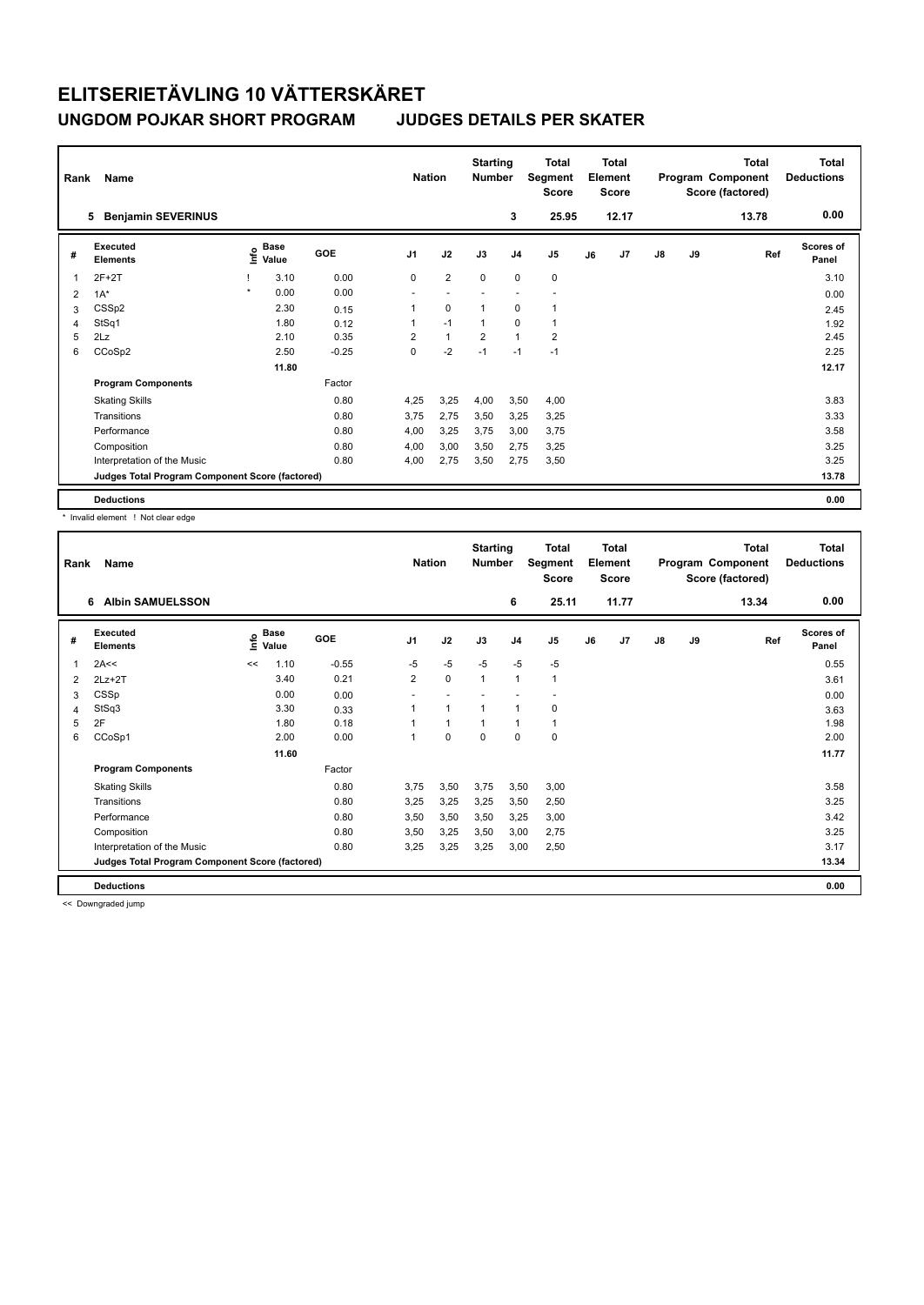| Rank                    | Name                                            |                                  |                      |         | <b>Nation</b>  |      | <b>Starting</b><br><b>Number</b> |                | <b>Total</b><br>Segment<br><b>Score</b> |    | <b>Total</b><br>Element<br><b>Score</b> |               |    | <b>Total</b><br>Program Component<br>Score (factored) | <b>Total</b><br><b>Deductions</b> |
|-------------------------|-------------------------------------------------|----------------------------------|----------------------|---------|----------------|------|----------------------------------|----------------|-----------------------------------------|----|-----------------------------------------|---------------|----|-------------------------------------------------------|-----------------------------------|
|                         | <b>Nikita TARAKANOV</b><br>7                    |                                  |                      |         |                |      |                                  | 1              | 23.39                                   |    | 11.49                                   |               |    | 12.40                                                 | 0.50                              |
| #                       | Executed<br><b>Elements</b>                     | $\mathop{\mathsf{Int}}\nolimits$ | <b>Base</b><br>Value | GOE     | J <sub>1</sub> | J2   | J3                               | J <sub>4</sub> | J5                                      | J6 | J7                                      | $\mathsf{J}8$ | J9 | Ref                                                   | <b>Scores of</b><br>Panel         |
| $\overline{\mathbf{1}}$ | 2A<<                                            | <<                               | 1.10                 | $-0.55$ | -5             | $-5$ | $-5$                             | -5             | $-5$                                    |    |                                         |               |    |                                                       | 0.55                              |
| 2                       | 2Lz                                             |                                  | 2.10                 | $-0.21$ | 0              | $-2$ | $\mathbf 0$                      | $-2$           | $-1$                                    |    |                                         |               |    |                                                       | 1.89                              |
| 3                       | CSSp2                                           |                                  | 2.30                 | $-0.31$ |                | $-2$ | $-1$                             | $-2$           | $-1$                                    |    |                                         |               |    |                                                       | 1.99                              |
| 4                       | $2F+2T<$                                        | $\prec$                          | 2.78                 | $-0.48$ | $-2$           | $-3$ | $-3$                             | $-3$           | $-2$                                    |    |                                         |               |    |                                                       | 2.30                              |
| 5                       | CCoSp3V                                         |                                  | 2.25                 | 0.00    |                | $-1$ | $-1$                             | $\mathbf 0$    | $\mathbf{1}$                            |    |                                         |               |    |                                                       | 2.25                              |
| 6                       | StSq2                                           |                                  | 2.60                 | $-0.09$ | 1              | $-1$ | $-1$                             | $\overline{1}$ | $-1$                                    |    |                                         |               |    |                                                       | 2.51                              |
|                         |                                                 |                                  | 13.13                |         |                |      |                                  |                |                                         |    |                                         |               |    |                                                       | 11.49                             |
|                         | <b>Program Components</b>                       |                                  |                      | Factor  |                |      |                                  |                |                                         |    |                                         |               |    |                                                       |                                   |
|                         | <b>Skating Skills</b>                           |                                  |                      | 0.80    | 3.75           | 3,00 | 3,25                             | 3,25           | 3,50                                    |    |                                         |               |    |                                                       | 3.33                              |
|                         | Transitions                                     |                                  |                      | 0.80    | 3,25           | 2,75 | 2,75                             | 3,00           | 3,00                                    |    |                                         |               |    |                                                       | 2.92                              |
|                         | Performance                                     |                                  |                      | 0.80    | 3.75           | 3,00 | 3,25                             | 3,25           | 3,25                                    |    |                                         |               |    |                                                       | 3.25                              |
|                         | Composition                                     |                                  |                      | 0.80    | 3.75           | 3,00 | 3,00                             | 2,75           | 3,00                                    |    |                                         |               |    |                                                       | 3.00                              |
|                         | Interpretation of the Music                     |                                  |                      | 0.80    | 3,50           | 2,75 | 2,75                             | 3,00           | 3,25                                    |    |                                         |               |    |                                                       | 3.00                              |
|                         | Judges Total Program Component Score (factored) |                                  |                      |         |                |      |                                  |                |                                         |    |                                         |               |    |                                                       | 12.40                             |
|                         | <b>Deductions</b>                               |                                  | Falls:               | $-0.50$ |                |      |                                  |                |                                         |    |                                         |               |    |                                                       | $-0.50$                           |

< Under-rotated jump << Downgraded jump

| Rank | Name                                            |                              |        |         | <b>Nation</b>            |                      | <b>Starting</b><br><b>Number</b> |                          | Total<br>Segment<br><b>Score</b> |    | <b>Total</b><br>Element<br><b>Score</b> |               |    | <b>Total</b><br>Program Component<br>Score (factored) | <b>Total</b><br><b>Deductions</b> |
|------|-------------------------------------------------|------------------------------|--------|---------|--------------------------|----------------------|----------------------------------|--------------------------|----------------------------------|----|-----------------------------------------|---------------|----|-------------------------------------------------------|-----------------------------------|
|      | <b>Simon ANSELMBY</b><br>8                      |                              |        |         |                          |                      |                                  | 8                        | 22.29                            |    | 8.99                                    |               |    | 13.80                                                 | 0.50                              |
| #    | Executed<br><b>Elements</b>                     | <b>Base</b><br>١nf٥<br>Value |        | GOE     | J <sub>1</sub>           | J2                   | J3                               | J <sub>4</sub>           | J <sub>5</sub>                   | J6 | J7                                      | $\mathsf{J}8$ | J9 | Ref                                                   | <b>Scores of</b><br>Panel         |
| 1    | $A^*$                                           | $\star$<br>0.00              |        | 0.00    |                          |                      |                                  |                          | $\overline{\phantom{a}}$         |    |                                         |               |    |                                                       | 0.00                              |
| 2    | 2Lo                                             | 1.70                         |        | 0.11    | 0                        | $\mathbf 0$          | $\overline{1}$                   | $\overline{2}$           | 1                                |    |                                         |               |    |                                                       | 1.81                              |
| 3    | CCoSp3                                          | 3.00                         |        | 0.00    | 0                        | 0                    | 0                                | 0                        | 0                                |    |                                         |               |    |                                                       | 3.00                              |
| 4    | $2F+2T$                                         | 3.10                         |        | $-0.90$ | $-5$                     | $-5$                 | $-5$                             | $-5$                     | $-5$                             |    |                                         |               |    |                                                       | 2.20                              |
| 5    | CCSp                                            | 0.00                         |        | 0.00    | $\overline{\phantom{a}}$ |                      |                                  | $\overline{\phantom{a}}$ | $\sim$                           |    |                                         |               |    |                                                       | 0.00                              |
| 6    | StSq1                                           | 1.80                         |        | 0.18    | $\overline{1}$           | $\blacktriangleleft$ | 1                                | $\mathbf{1}$             | 0                                |    |                                         |               |    |                                                       | 1.98                              |
|      |                                                 |                              | 9.60   |         |                          |                      |                                  |                          |                                  |    |                                         |               |    |                                                       | 8.99                              |
|      | <b>Program Components</b>                       |                              |        | Factor  |                          |                      |                                  |                          |                                  |    |                                         |               |    |                                                       |                                   |
|      | <b>Skating Skills</b>                           |                              |        | 0.80    | 3,25                     | 3,25                 | 3,50                             | 3,75                     | 3,50                             |    |                                         |               |    |                                                       | 3.42                              |
|      | Transitions                                     |                              |        | 0.80    | 2,75                     | 3,00                 | 3,50                             | 3,50                     | 3,25                             |    |                                         |               |    |                                                       | 3.25                              |
|      | Performance                                     |                              |        | 0.80    | 2,75                     | 3,25                 | 3,75                             | 3,50                     | 3,50                             |    |                                         |               |    |                                                       | 3.42                              |
|      | Composition                                     |                              |        | 0.80    | 3,25                     | 3,50                 | 3,75                             | 3,50                     | 4,00                             |    |                                         |               |    |                                                       | 3.58                              |
|      | Interpretation of the Music                     |                              |        | 0.80    | 3,00                     | 3,50                 | 3,50                             | 4,00                     | 3,75                             |    |                                         |               |    |                                                       | 3.58                              |
|      | Judges Total Program Component Score (factored) |                              |        |         |                          |                      |                                  |                          |                                  |    |                                         |               |    |                                                       | 13.80                             |
|      | <b>Deductions</b>                               |                              | Falls: | $-0.50$ |                          |                      |                                  |                          |                                  |    |                                         |               |    |                                                       | $-0.50$                           |

\* Invalid element